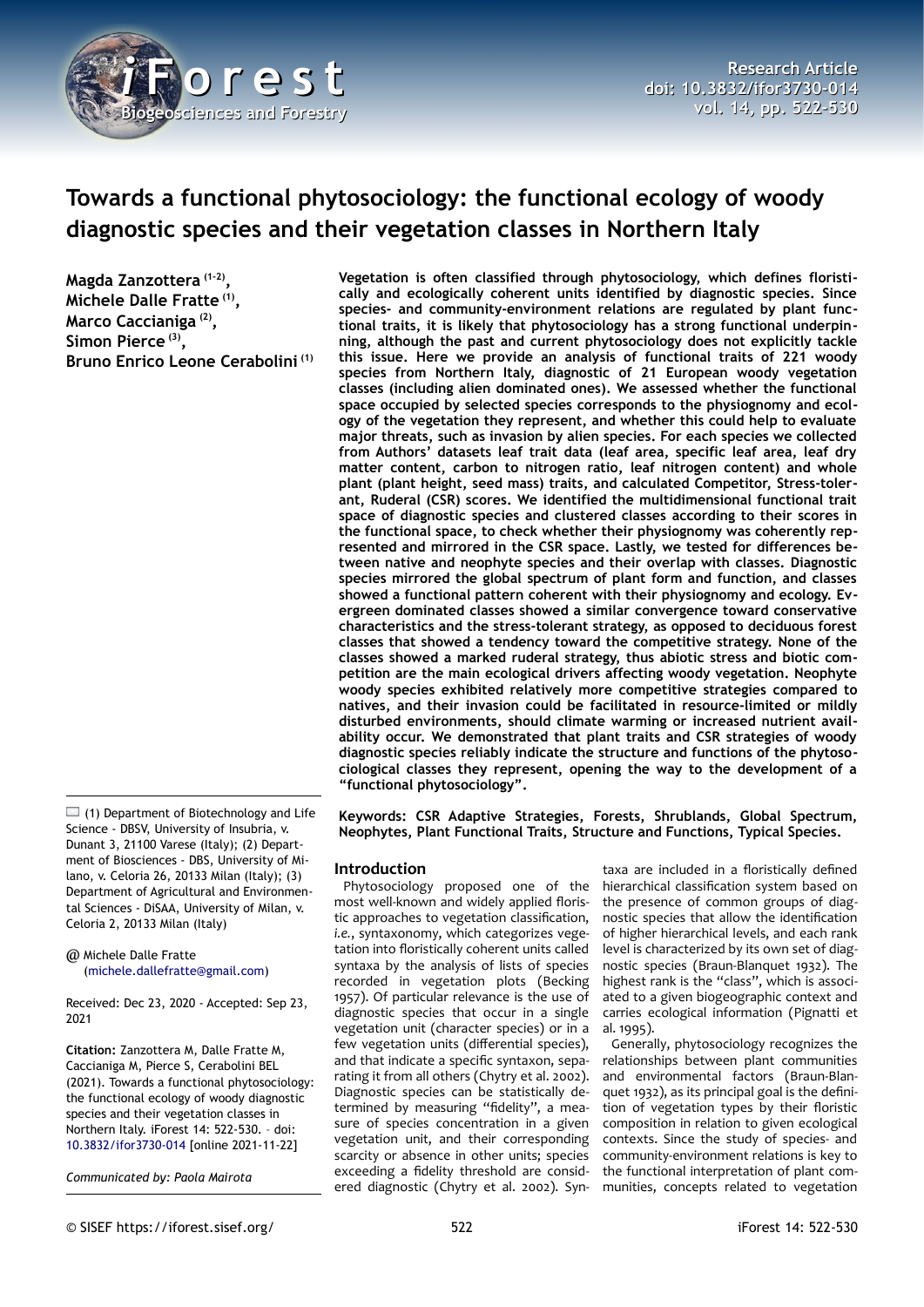functionality should be implicitly included in phytosociology, but they remain scarcely investigated. Functional ecology organizes species according to their adaptive traits, both by spectra of trait variability and by delimiting functionally homogeneous groups, *i.e.*, functional types, defined as "sets of species showing similar responses to the environment and similar effects on ecosystem functioning" (Smith et al. 1992). These groups reflect plant assemblages responding coherently to abiotic and biotic environmental factors. A trait-based approach is known to provide predictive and quantitative insights into the general mechanisms of plant communities and ecosystem functioning, in contrast to descriptive approaches based on species identity only (Díaz & Cabido 2001).

The adoption of functional traits has made it possible to define the functional spaces occupied by species, such as the global spectrum of plant form and function (Díaz et al. 2016). This demonstrates that the trade-offs between six key traits of vascular plants (linked to survival, growth and reproduction) are determined by two main axes of adaptation: the size of plants and their parts, and resource economics (*i.e.*, resource acquisition *vs*. conservation, or "leaf economics" – Wright et al. 2004). Another space related to plant functioning is that defined by CSR plant strategies (Competitive, Stress tolerant, Ruderal – Grime 2001) where species are arranged along axes based on trait values reflecting their response to the main ecological drivers underlying vegetation processes, such as competition, stress and disturbance (Grime 2001, Grime & Pierce 2012). While these constraints describe species adaptations and strategies, many studies have analyzed community-level trait composition (Garnier et al. 2016) which is necessary to gain further insight into environmental drivers. Bruelheide et al. (2018) have also recently defined the functional space of plant communities at the global scale, starting from plot-level trait composition. Nonetheless, functional analyses of plant communities as identified by syntaxonomy have been attempted only using syntaxonomic unit lower than the rank of class, such as associations (Poldini et al. 2011, Zanzottera et al. 2020) and orders (Macedo et al. 2010), whereas at higher ranks the functional connotation of syntaxa has rarely been generally assessed (Macedo et al. 2010).

Crucially, the distribution of functional traits in high rank plant assemblages (*i.e.*, classes) of woody vegetation could provide an improved characterization of the role of phytosociology in European policies dedicated to the conservation of biodiversity, such as Natura 2000 habitat types (Habitats Directive, 92/43/EEC), as well as to sustainable forest management (Blasi & Burrascano 2013). Many syntaxa allows the identification of habitat types listed in Annex 1 of the Habitats Directive (Rodwell et al. 2018), hence a proper understanding of

trait coordination could also be helpful to refine the assessment of their conservation status and habitat mapping (Dalle Fratte et al. 2019b). Besides, there are some limitations of forest classifications based on syntaxonomy (EEA 2006), mainly because it does not reflect the characteristics of forest ecosystems that are primary determinants of the indicators used for sustainable management of European forest types (EFTs). In this view, a functional classification could link phytosociological classes of woody vegetation with EFTs, providing a step toward effective indicators of sustainable forest management (Barbati et al. 2014, Giannetti et al. 2018) also for Natura 2000 habitat types (Bonari et al. 2021).

Recent evidence suggests that the inclusion of a trait-based approach allows a more accurate identification of diagnostic species (Ricotta et al. 2020), and this in turn could improve the understanding of the key ecological processes and threats that shape different plant communities as defined by phytosociology, such as stress, disturbance (also derived from land use change), and competition (which can also be related to invasion by alien species). In particular, naturalized alien species nowadays are part of the real vegetation of Europe to the point that several alien-dominated syntaxa have been recognized (Viciani et al. 2020), and they are often listed among diagnostic species of natural vegetation (Mucina et al. 2016). The spread of alien species are context-dependent, particularly within sensitive ecosystems, and the effectiveness of their impacts across habitats and regions is still little understood (Dick et al. 2017). Thus, it is necessary to understand the functional role of alien species in natural species assemblages and environments that are potentially prone to invasion. Clarifying the link between functional ecology and phytosociology could also be helpful in resolving this issue.

In this study, we analyzed resource economics and size plant traits, as well as Grime's CSR strategies of 221 woody diagnostic species representative of 21 European phytosociological classes of woody vegetation, including alien-dominated classes, ranging from low shrublands to forests, and from Mediterranean to Boreal-Alpine bioclimatic zones. We selected woody species because they best represent the physiognomy and structure of communities they characterize, thus the analysis of their functional traits trade-offs can be expected to clarify plant-environment interactions within the communities. Specifically, we aimed to evaluate: (i) whether the classes represented by the selected species are also differentiated in the functional spaces defined by the global spectrum of plant form and function (Díaz et al. 2016) and by Grime's CSR plant strategies, coherently with their structure and physiognomy; and (ii) whether the functional trade-offs among diagnostic species are directly indicative of the threat repre-

sented by the invasion of alien species in woody vegetation.

### **Materials and methods**

#### *Functional trait collection and dataset structure*

For this study we selected a sample of woody species diagnostic of 21 classes of European woody vegetation. We defined woody vegetation as communities dominated by woody life forms, including shrubland, scrub, woodland and forest formations (Van Der Maarel & Franklin 2012). The species we selected (n = 221) represent a large sample of woody species of Northern Italy ([Tab. 1\)](#page-2-0), and thus constitute a national-level interpretation of European classes of woody vegetation. Species were sampled at 83 sites widespread mostly in Northern Italy (Fig. S1 in Supplementary material), covering an area of approximately 65,000 km<sup>2</sup> from sea level to 2650 m a.s.l. and a wide range of climatic regimes, from a Mediterranean near the coastline to a continental in lowland areas and a cold oceanic alpine climate in the mountains. Substrates include both silicate and carbonate rocks of different origin (Tab. S1 in Supplementary material).

We assigned each species to one or more classes according to the lists of diagnostic species provided by the EuroVeg checklist (Mucina et al. 2016); the 21 classes we considered were those with at least five species for which functional traits had been measured by the Authors in previous field surveys (Tab. S2 in Supplementary material). We included both native species (n = 206), which also encompass archaeophytes, *i.e.*, alien species introduced in Europe before year 1500 A.D., and neophyte species (n = 15), *i.e.*, those introduced in Europe after year 1500 A.D. (Pyšek et al. 2003), the latter being recognised as diagnostic species of some European vegetation classes and not only for alien-dominated classes, namely *Robinietea*.

Trait data measured by the Authors form part of the TRY global functional trait database (datasets #227 and #228 – Kattge et al. 2020), and of the LIFTH database (Dalle Fratte et al. 2021), except for plant height (H) and seed mass (SM), which were derived, respectively, from Pignatti et al. (2017) and Kew Garden Seed Information Database (SID – <https://data.kew.org/sid>). Methodological procedures for traits measured by Authors are reported in details in Dalle Fratte et al. (2021). To take into account the two main axes of variation of the global spectrum of plant form and function (Díaz et al. 2016), we selected three functional traits, Leaf Area (LA), H and SM, related to the size of the plant and its organs, and two functional traits, Specific Leaf Area (SLA) and Leaf Nitrogen Content (LNC), highly representative of leaf economics. We also added Carbon to Nitrogen ratio (C/N) and Leaf Dry Matter Content (LDMC), in order to account for litter de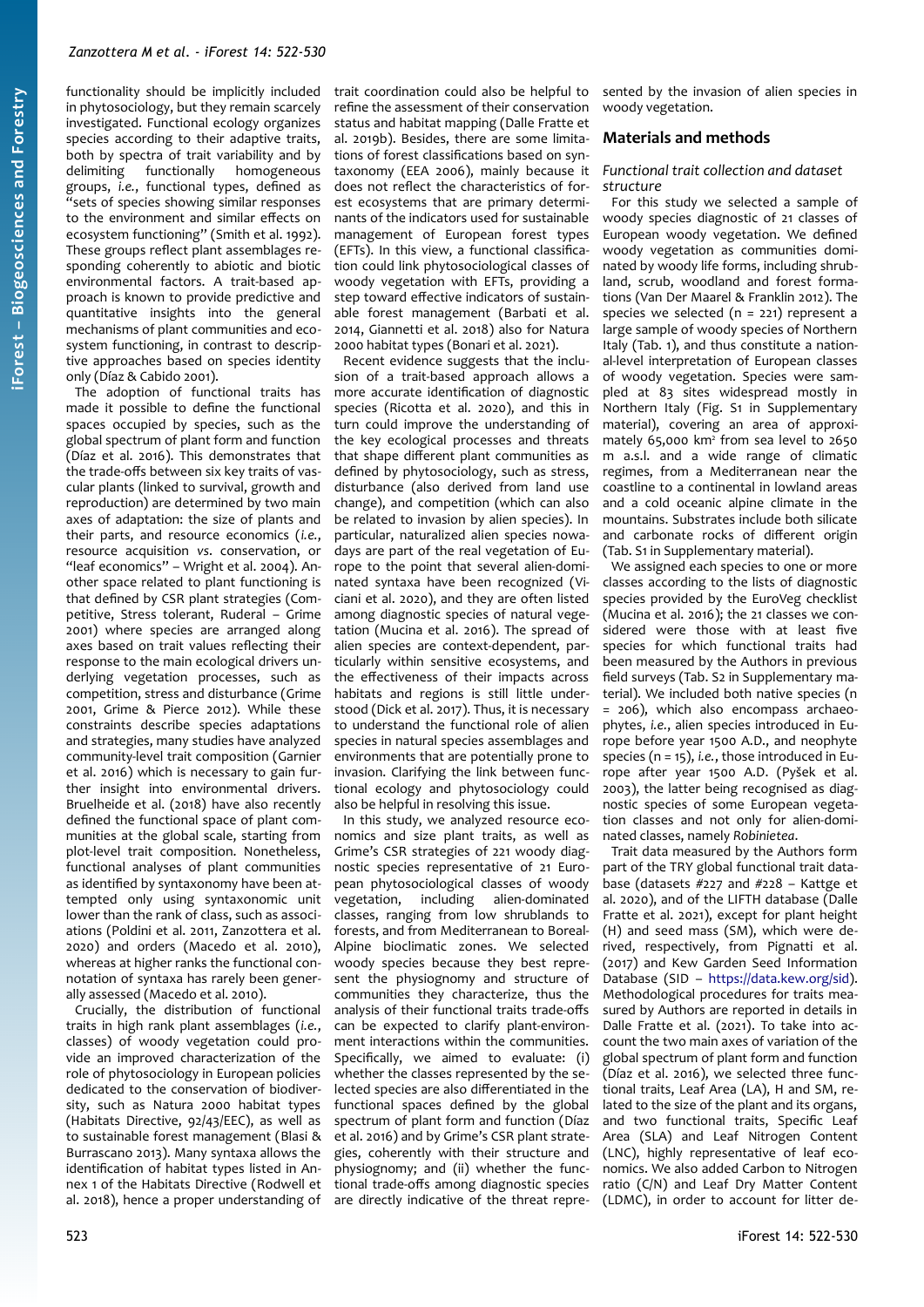composition and carbon balance (Freschet et al. 2010). Furthermore, LA, LDMC and SLA are traits required by the "StrateFy" classification tool (Pierce et al. 2017), which was used in the present study to calculate the Grime's plant strategies, *i.e.*, the CSR scores (for further methodological details see also Pierce et al. 2013). Species were additionally classified with respect to their growth form (sub-shrubs, n = 77; shrubs, n  $= 60$ ; trees,  $n = 75$ ; climbers,  $n = 9$ ) and leaf lifespan (deciduous, n = 163; evergreen, n =

58) according to Pignatti et al. (2017). Complete information about species and their characteristics is reported in the dataset available in Tab. S3 (Supplementary material).

## *Data analysis*

All the statistical analyses were computed with R software (R Core Team 2020). We applied taxonomic (family and genus) based gap filling, using the function "Gap-Filling" of the BHPMF package to complete

missing data for LNC ( $n = 3$ ), C/N ( $n = 3$ ) and SM (n = 10). Gap filling was applied using all data from the Authors' dataset described above ( $n = 1746$ ) in order to include a greater number of taxa, allowing greater prediction accuracy. We then normalized data by logarithmic (LA, H, C/N and SM) or square root (SLA and LNC) transformation according to the outcome of Shapiro-Wilks tests; no transformation was required for LDMC data, which was found to exhibit a normal distribution.

<span id="page-2-0"></span>

| Tab. 1 - List of the 21 classes of European woody vegetation selected for the analysis and their corresponding abbreviation code   |  |
|------------------------------------------------------------------------------------------------------------------------------------|--|
| according to the EuroVeg checklist (Mucina et al. 2016). The number of diagnostic species belonging to each class (n) is reported. |  |

| Code Class         |                                                | <b>Description</b>                                                                                                                                                                                                    | <b>Vegetation type</b>                   | n  |
|--------------------|------------------------------------------------|-----------------------------------------------------------------------------------------------------------------------------------------------------------------------------------------------------------------------|------------------------------------------|----|
| AC<br>(LOI)        | Loiseleurio procumbentis-<br>Vaccinietea       | Arctic-boreal tundra scrub and relict alpine acidophilous dwarf-<br>heath mountain tundra of Eurasia and North America                                                                                                | vegetation of the arctic<br>zone         | 10 |
| BA<br>(PIC)        | Vaccinio-Piceetea                              | Holarctic coniferous and boreo-subarctic birch forests on<br>oligotrophic and leached soils in the boreal zone and at high-<br>altitudes of mountains in the nemoral zone of Eurasia                                  | vegetation of the boreal<br>zone         | 19 |
| CА<br>(FAG)        | Carpino-Fagetea sylvaticae                     | Mesic deciduous and mixed forests of temperate Europe, Anatolia,<br>the Caucasus and Southern Siberia                                                                                                                 | vegetation of the nemoral<br>forest zone | 40 |
| CB<br>(PUB)        | Quercetea pubescentis                          | Oak, mixed deciduous and conifer woods of warm regions in the<br>cool-temperate nemoral zone of Central and Southern Europe and<br>in the supramediterranean belt of the Mediterranean, Asia Minor<br>and Middle East | vegetation of the nemoral<br>forest zone | 34 |
| CС<br>(QUE)        | Quercetea robori-petraeae                      | Acidophilous oak and oak-birch forests on nutrient-poor soils of<br>Europe                                                                                                                                            | vegetation of the nemoral<br>forest zone | 10 |
| CD<br>(RHA)        | Crataego-Prunetea                              | Scrub and mantle vegetation seral or marginal to broad-leaved<br>forests in the nemoral zone and the submediterranean regions of<br>Europe                                                                            | vegetation of the nemoral<br>forest zone | 41 |
| <b>CE</b><br>(LON) | Lonicero-Rubetea plicati                       | Acidophilous scrub and hedges of forest edges and clearings on dry vegetation of the nemoral<br>sandy nutrient-poor minerotrophic soils of Western Europe                                                             | forest zone                              | 6  |
| <b>CF</b><br>(ROB) | Robinietea                                     | Seral forest-clearing and anthropogenic successional scrub and<br>thickets on nutrient-rich soils of temperate Europe                                                                                                 | vegetation of the nemoral<br>forest zone | 15 |
| CH<br>(ULI)        | Calluno-Ulicetea                               | Heath on acidic nutrient-poor soils in the lowland to montane<br>belts of the temperate and boreal zones of Europe                                                                                                    | vegetation of the nemoral<br>forest zone | 8  |
| <b>CN</b><br>(SAB) | Junipero-Pinetea sylvestris                    | Relict oromediterranean and submediterranean orotemperate dry<br>pine forests, juniper woods and related scrub of the<br>Mediterranean                                                                                | vegetation of the nemoral<br>forest zone | 5  |
| CO.<br>(ERI)       | Erico-Pinetea                                  | Relict pine forests and related scrub on calcareous and ultramafic vegetation of the nemoral<br>substrates of the Balkans, the Alps, the Carpathians and Crimea                                                       | forest zone                              | 14 |
| СP                 | Roso pendulinae-Pinetea<br>(MUG) mugo          | Pine krummholz in the subalpine belts of the nemoral mountain<br>ranges of Europe                                                                                                                                     | vegetation of the nemoral<br>forest zone | 7  |
| CQ                 | Rhododendro hirsuti-<br>(RHO) Ericetea carneae | Supramontane to subalpine low heath on calcareous skeletal soils, vegetation of the nemoral<br>rocky outcrops, lapiés and boulders of the Alps, the Apennines and forest zone<br>the Dinarides                        |                                          | 8  |
| CR                 | Betulo carpaticae-Alnetea<br>(VIR) viridis     | Subalpine and subarctic herb-rich alder and willow scrub and<br>krummholz of the Alps, the Carpathians, the Hercynicum, the<br>Balkans, the Caucasus, Northern Europe and Greenland                                   | vegetation of the nemoral<br>forest zone | 12 |
| FA<br>(QUI)        | Quercetea ilicis                               | Thermo-mesomediterranean pine and oak forests and associated<br>macchia of the Mediterranean                                                                                                                          | vegetation of the<br>mediterranean zone  | 29 |
| FB<br>(ROS)        | Ononido-Rosmarinetea                           | Mediterranean scrub (tomillar, espleguer, romeral, garrigue,<br>phrygana, batha) on base-rich substrates                                                                                                              | vegetation of the<br>mediterranean zone  | 17 |
| FC<br>(LAV)        | Cisto-Lavanduletea                             | Mediterranean scrub (jaral, matorral, garrigue, phrygana) on<br>acidic siliceous and ultramafic substrates                                                                                                            | vegetation of the<br>mediterranean zone  | 6  |
| HА                 | Alno glutinosae-Populetea<br>(POP) albae       | Riparian gallery forests of the Eurosiberian and Mediterranean<br>regions                                                                                                                                             | alluvial forests and scrubs              | 23 |
| HВ<br>(PUR)        | Salicetea purpureae                            | Willow and tamarisk scrub and low open forests of riparian<br>habitats in the temperate to arctic zones of Europe and Greenland                                                                                       | alluvial forests and scrubs              | 7  |
| IA<br>(ALN)        | Alnetea glutinosae                             | European mesotrophic regularly flooded alder carr and birch<br>wooded mires                                                                                                                                           | swamp forests and scrubs                 | 6  |
| PB<br>(OXY)        | Oxycocco-Sphagnetea                            | Dwarf-shrub, sedge and peat-moss vegetation of the Holarctic<br>ombrotrophic bogs and wet heath on extremely acidic soils                                                                                             | vegetation of bogs and fens              | 5  |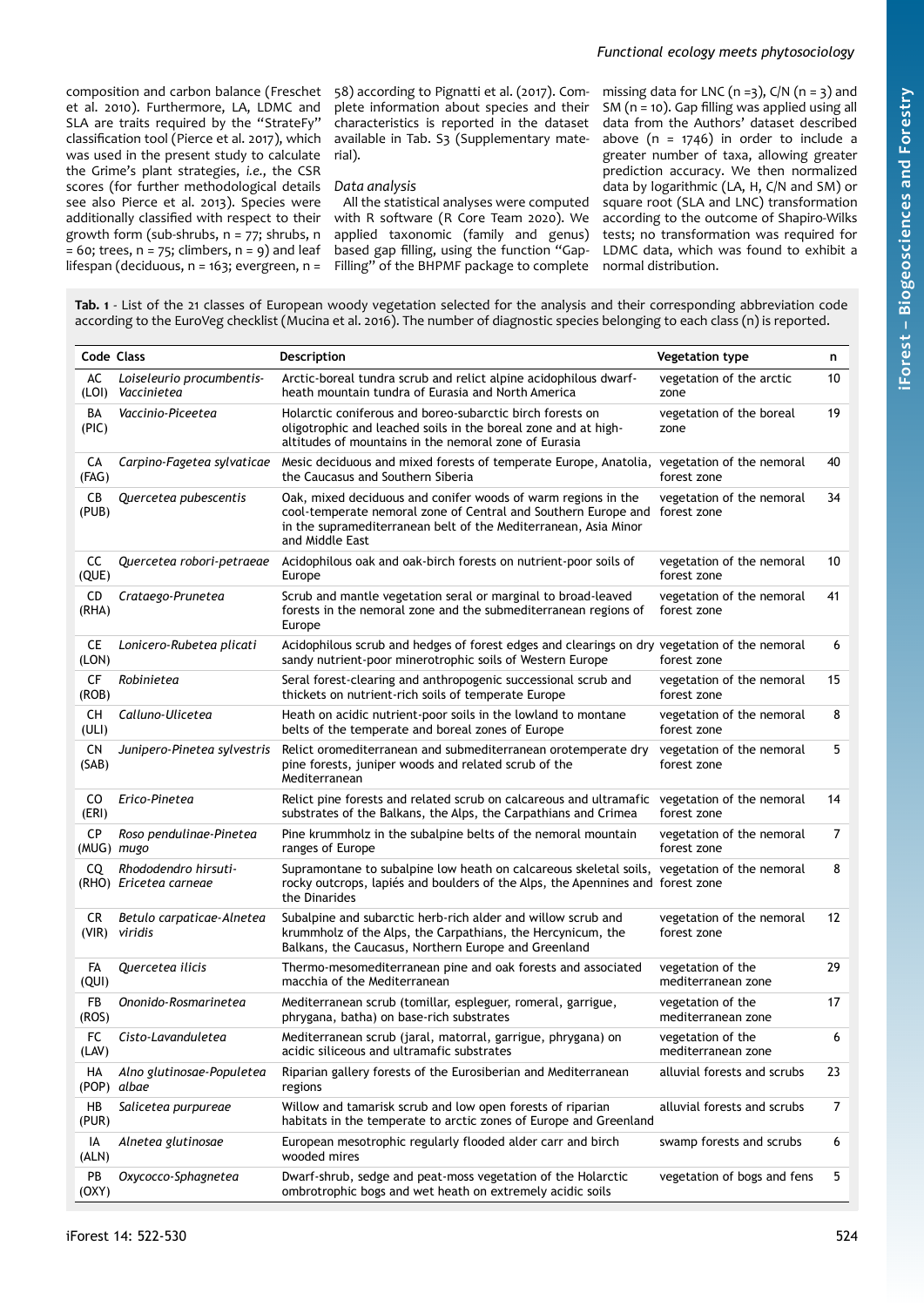## *Zanzottera M et al. - iForest 14: 522-530*

To confirm whether the global spectrum of plant form and function (Díaz et al. 2016) was reflected within our dataset, we performed a Principal Component Analysis (PCA), followed by varimax rotation, on functional traits data using the "principal" function in the package "psych". After determining the significant components of the PCA (*i.e.*, those that explained most of the dataset total variance), we tested, within the PCA multidimensional space, for differences in the spatial arrangement of growth forms and leaf lifespans, by means of multivariate analysis of variance (MANOVA). We then applied one-way analysis of variance (ANOVA), followed by *post-hoc* pairwise comparison, to identify significant differences of growth forms and leaf lifespans along each significant component of the PCA. In order to control for the effects of phylogenetic correlation (Westoby et al. 1995), we built a phylogenetic

tree and applied phylogenetic MANOVA by means of the "aov.phylo" function of the package "geiger", and phylogenetic ANO-VA with *post-hoc* tests using respectively the functions "phylANOVA" and "multcompLetters" of packages "phytools" and "multcompView".

We then investigated whether the functional spectrum of the classes differed from each other according to their physiognomy, through hierarchical clustering on principal components using the function "HCPC" of the package "FactoMineR". The consistency of gained clusters was checked within the ternary space determined by CSR strategies by means of phylogenetic MANOVA. To account for the compositional structure of the CSR data we first transformed the dataset of CSR scores with Isometric Log-Ratio Transformation, which reduced the ternary dataset to a two-dimension image (see Dalle Fratte

<span id="page-3-0"></span>**Fig. 1** - Main variation among functional traits of woody diagnostic species. Principal Component Analysis on trait values of the 221 woody diagnostic species considered for the analysis grouped by growth form and leaf life span (deciduous: DC; evergreen: EV) (a), and neophyte *vs.* native species (b). Mean values of the classes (full names are reported in [Tab. 1\)](#page-2-0) are also shown (b), grouped by the cluster they belong to (Fig. S4 in Supplementary material). Lines represent the 50<sup>th</sup> percentile of the distribution of neophyte (solid line) and native species (dashed line). (C/N): carbon to nitrogen ratio; (H): plant height; (LA): leaf area; (LDMC): leaf dry matter content; (LNC): leaf nitrogen content; (SLA): specific leaf area; (SM): seed mass.



et al. 2019a, and references therein). We also compared the C-, S-, and R-scores through phylogenetic ANOVA followed by *post-hoc* comparison. We used the R-package "ggtern" to visualize the ternary plot of CSR strategies. Finally, we compared native and neophyte species along both significant components of the PCA as well as C-, S- and R-scores by means of phylogenetic ANOVA.

## *Phylogenetic tree*

We built the phylogenetic tree for the study species using the megaphylogeny tree implemented in the package "V.Phylo-Maker". We adopted their "Scenario 1" to solve the phylogeny at the species level in our dataset, since it is the most cautious and avoids random solutions by adding genera or species as basal polytomies within families or genera. The phylogeny implemented in the package "V.Phylo-Maker" was based on nomenclature standardization according to The Plant List (TPL, [http://www.theplantlist.org](http://www.theplantlist.org/)). Hence, before processing the phylogenetic tree, we standardized names of every taxon (family, genus and species) in our dataset according to TPL, using the package "Taxonstand".

## **Results**

The first two principal components (PC1 and PC2) of the PCA together explained a large amount (71%) of the dataset total variance (respectively, 42% and 29%). Functional traits displayed a specific pattern along the PCA axes: PC1 correlated positively with SLA and LNC and negatively with LDMC and C/N, while PC2 correlated positively with LA, H and SM [\(Fig. 1](#page-3-0)a, [Tab.](#page-4-0) [2\)](#page-4-0). This displacement reflected the variation from conservative to acquisitive leaf traits along PC1 (thus representing the leaf economics spectrum), and the increase in size dimensions of plants and their organs along PC2. Moreover, both leaf lifespan (Wilks =  $0.59$ , approx.-F = 74.4, phylog. corrected p < 0.001) and growth form categories (Wilks =  $0.37$ , approx.-F = 46.1, phylog. corrected  $p < 0.001$ ) displaced significantly differently in the multidimensional space of the PCA, mirroring functional trait variation. Leaf lifespan showed significant differences only along the "PC1-economics" axis, with deciduous species being relatively acquisitive compared to evergreen species, while growth form variation was related to the "PC2-size" axis, with trees exhibiting higher values opposed to subshrubs (Fig. S2 in Supplementary material).

The two dimensions of plant form and function were strongly reflected also among classes. Both PC1-economics (eta $2$  = 0.72,  $p < 0.001$ ) and PC2-size (eta<sup>2</sup> = 0.93, p < 0.001) contributed significantly in the delimitation of four groups of classes: (i) evergreen heaths and scrubs; (ii) deciduous shrublands (meso-hygrophilous formations of avalanche slopes and riparian habitats); (iii) evergreen forests (including both coni-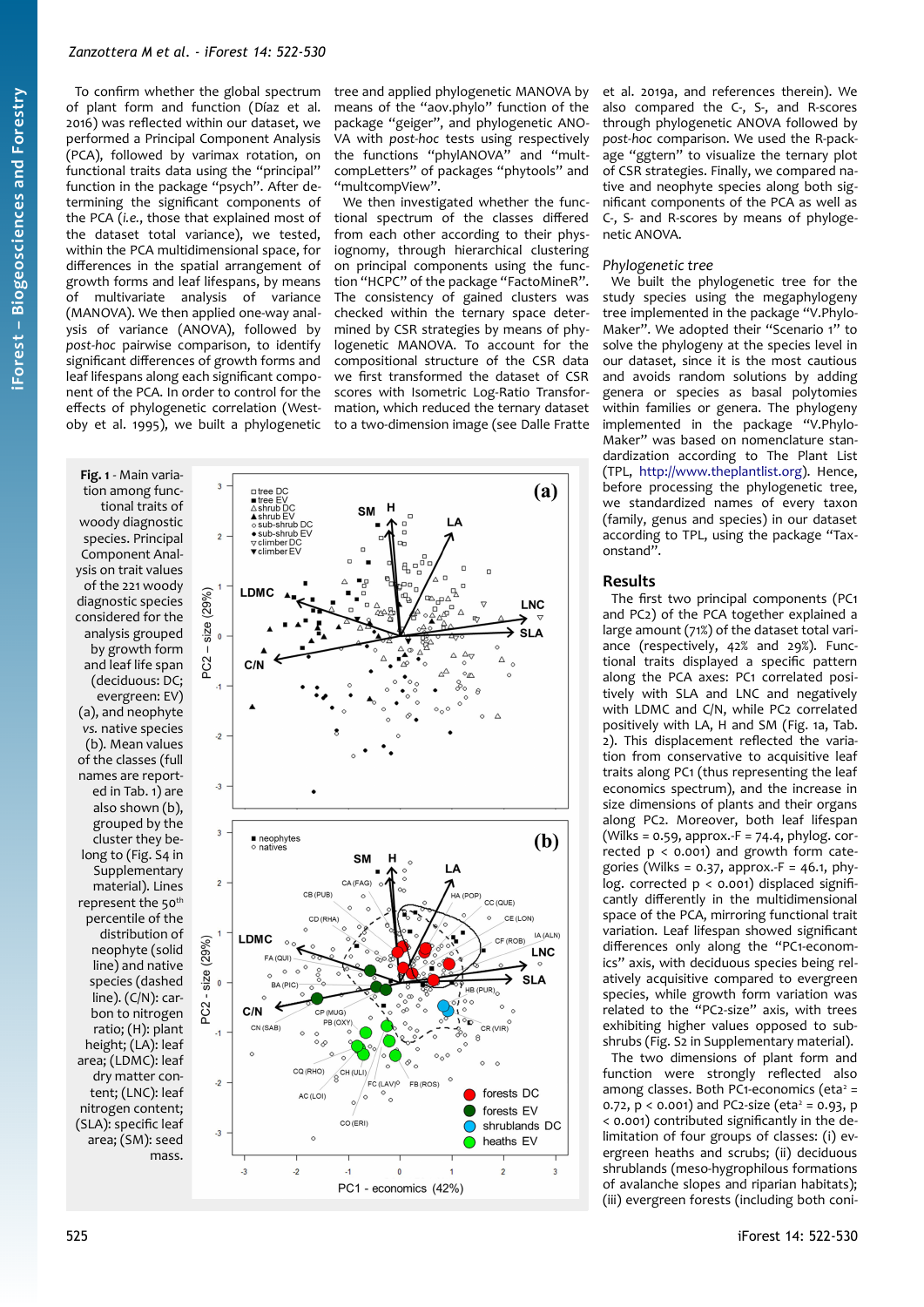ferous and sclerophyllous formations); and (iv) deciduous forests (Fig. S3 in Supplementary material). Specifically, along the PC1-economics axis, deciduous forests and, even more so, deciduous shrublands, showed more acquisitive characteristics compared to heaths and scrubs as well as evergreen forest, with the class *Robinieta* (CF.ROB) being the most acquisitive, as opposed to the most conservative *Junipero-Pinetea sylvestris* (CN.SAB). Along the PC2 size axis, both deciduous and evergreen forests exhibited higher values compared to heaths and scrubs as well as deciduous shrublands. Specifically, deciduous forests showed the highest mean values with the class *Carpino-Fagetea sylvaticae* (CA.FAG) and *Alno glutinosae - Populetea albae* (HA.POP), as opposed to the lowest mean values of the heath and scrub classes *Ononido-Rosmarinetea* (FB.ROS) and *Calluno-Ulicetea* (CH.ULI – Fig. S4 in Supplementary material).

Considering the ternary CSR plant strategy space  $(Fig. 2)$  $(Fig. 2)$ , the mean values of classes were ordinated essentially along a gradient from stress-tolerant (S) to competitive (C) strategies. Deciduous forests exhibited significantly higher mean values of C-scores than evergreen forests as well as heath and scrub classes, which conversely had significantly higher mean values of S-scores. Specifically, the class *Junipero-Pinetea sylvestris* (CN.SAB) was the most stress-tolerant, as opposed to the most competitive (and neophyte-dominated) class *Robinietea* (CF.ROB). We did not find differences among these groups of classes regarding their R-scores (Fig. S5 in Supplementary material), despite a slight tendency of deciduous shrublands towards ruderal strategies.

Neophytes displayed both higher acquisitive characteristics and larger size of their leaves and seeds (*i.e.*, higher mean value along both PC1-economics and PC2-size), and simultaneously showed a greater mean value of C-scores and lower of Sscores. We did not find significant differences of neophytes in terms of R-scores ([Fig. 1](#page-3-0)b, [Fig. 2,](#page-4-1) and Fig. S6 in Supplementary material).

# **Discussion**

#### *Functional dimension of European woody vegetation classes in Northern Italy*

Our results demonstrate that the functional characteristics of woody species, diagnostic of phytosociological classes of European woody vegetation, can effectively embody the physiognomy and the ecology of the vegetation they represent, supporting our first hypothesis. Trade-offs among the considered traits were well captured by the first two dimensions of principal component analysis [\(Fig. 1a](#page-3-0)), showing that variation in resource economics and size relevant to woody species (Fyllas et al. 2020) matches vegetation units resolved

<span id="page-4-0"></span>**Tab. 2** - Pearson's correlation coefficients (r) and level of significance (p) of trait values with the first two axes of the Principal Component Analysis (PC1 and PC2) for the 221 study species (df = 219). (C/N): carbon to nitrogen ratio; (H): plant height; (LA): leaf area; (LDMC): leaf dry matter content; (LNC): leaf nitrogen content; (SLA): specific leaf area; (SM): seed mass; (ns): not significant; (\*):  $p \le 0.05$ ; (\*\*):  $p \le 0.01$ ; (\*\*\*):  $p \le 0.001$ .

| <b>Plant trait</b> | PC <sub>1</sub> |     | PC <sub>2</sub> |         |
|--------------------|-----------------|-----|-----------------|---------|
|                    | r               | р   | r               | р       |
| C/N                | $-0.90$         | *** | $-0.18$         | $\star$ |
| н                  | $-0.06$         | ns  | 0.86            | ***     |
| LA                 | 0.37            | *** | 0.76            | ***     |
| <b>LDMC</b>        | $-0.74$         | *** | 0.25            | ***     |
| <b>LNC</b>         | 0.90            | *** | 0.13            | $\star$ |
| <b>SLA</b>         | 0.80            | *** | 0.03            | ns      |
| <b>SM</b>          | $-0.08$         | ns  | 0.78            | ***     |

by phytosociology. We determined that European woody vegetation classes of Northern Italy highlight two main axes of variation: the first represented the leaf economics axis (Wright et al. 2004), ranging from resource-acquisitive communities, *e.g.*, classes *Alnetea glutinosae* (IA.ALN) and *Betulo carpaticae-Alnetea viridis* (CR.VIR), to resource-conservative ones typical of evergreen classes, such as *Junipero-Pinetea silvestris* (CN.SAB). The second axis corresponds to size variation, spanning from short-stature and light-seeded communities typical of heath and scrub classes, *e.g.*, *Ononido-Rosmarinetea* (FB.ROS) and *Calluno-Ulicetea* (CH.ULI), to tall-stature and possibly heavy-seeded communities typical of forests classes, *e.g.*, *Carpino-Fagetea sylvaticae* (CA.FAG) and *Alno glutinosae-Populetea albae* (HA.POP). These adaptive trends were similar to those described globally both at the species-level (Díaz et al. 2016) and at the community-level (Bruelheide et al. 2018), confirming the convergence of the evolutionary history of single species with community assembly. Com-



<span id="page-4-1"></span>**Fig. 2** - Plant adaptive strategies of woody diagnostic species. Ternary visualization of Grime's CSR (Competitive, Stress-tolerant, Ruderal) plant strategies of the 221 woody diagnostic species selected for the analysis, showing neophyte *vs.* native species, and mean values of classes (full names are reported in [Tab. 1](#page-2-0)), grouped by the cluster they belong to (see Fig. S4 in Supplementary material). Lines represent the 50<sup>th</sup> percentile of the distribution of neophyte (solid line) and native species (dashed line). (DC): deciduous; (EV): evergreen.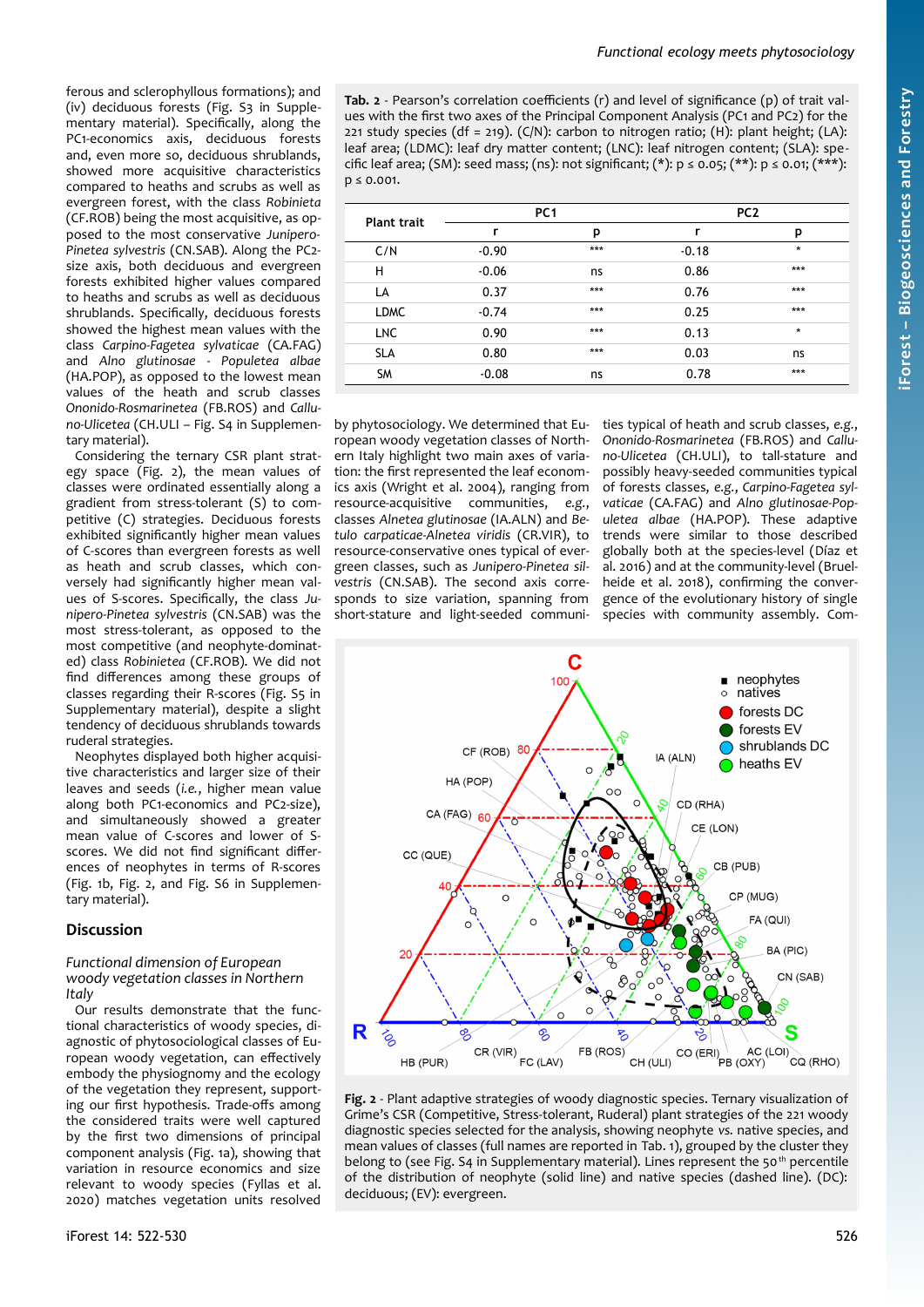pared to the work of Bruelheide et al. (2018), who considered species abundance data, our analysis – referred to diagnostic species regardless of their abundance – stresses the strong ecological significance of diagnostic species. Whereas globally the size axis was the most relevant in explaining the total variance of species and communities, we observed that the PC1-economics captured most of the total variance of our dataset. This result is presumably due to the presence of both woody and herbaceous species (Díaz et al. 2016) or communities (Bruelheide et al. 2018) in the analyzed datasets, while we only considered woody species, which are known to be mainly differentiated by resource economics (De la Riva et al. 2016, Leuschner & Meier 2018, Rueda et al. 2018).

Woody vegetation classes were ordinated within the two-dimensional space of the PCA according to four main physiognomic groups, as identified by the cluster analysis [\(Fig. 1](#page-3-0)b). Classes of evergreen heaths and scrubs, as well as of evergreen forests, converged toward lower values of the economics axis, thus exhibiting conservative leaf traits. These groups include classes dominated by needle-leaved and sclerophyllous species, typical of borealalpine climatic zones, *e.g.*, *Loiseleurio procumbentis-Vaccinietea* (AC.LOI), *Rhododendro hirsuti-Ericetea carneae* (CQ.RHO)*, Vaccinio-Piceetea* (BA.PIC) and *Roso pendulinae-Pinetea mugo* (CP.MUG), or Mediterranean climate, *e.g.*, *Cisto-Lavanduletea stoechadis* (FC.LAV), *Ononido-Rosmarinetea* (FB.ROS)*, Junipero-Pinetea sylvestris* (CN.SAB) and *Quercetea ilicis* (FA.QUI), and therefore include species adapted to endure adverse environmental conditions such as drought, extreme temperatures (high and/or low) and prolonged snow cover (De la Riva et al. 2016, Fyllas et al. 2020, Zanzottera et al. 2020). Indeed, classes of both evergreen heaths and forests showed a marked tendency toward the stress-tolerant (S) strategy [\(Fig. 2\)](#page-4-1), confirming also for woody vegetation that in harsh habitats the environmental filter (*i.e.*, abiotic stress) is a key determinant of the community functional composition (Thonicke et al. 2020), leading species to share similar traits as a common adaptation to physical constraints (Grime 2006, De Bello et al. 2009). Our results support evidence of a convergence toward similar functional response of structural diagnostic species of syntaxa that phytosociology considers to be completely different, as they do not exhibit species in common.

Classes of deciduous forests showed an overall prominent competitive strategy, with high mean values of C-selection [\(Fig.](#page-4-1) [2\)](#page-4-1). These communities are typical of temperate climates and productive environments with abundant resources, and occur under much less severe ecological constraints (Kunstler et al. 2016, Leuschner & Meier 2018, Costa-Saura et al. 2019). These habitat characteristics make environmental filters weaker, allowing more inter- and intra-specific interactions, and hence competition becomes the main driver shaping the functional character of the community (Grime & Pierce 2012). Despite classes of deciduous forest being very similar in their functional properties, it was possible to identify some differences. Some communities were dominated by species denoted by a lesser resource allocation to stem and seeds (*i.e.*, low H and SM) and leaves with fast economics traits (*i.e.*, high SLA and LNC – [Fig. 1b](#page-3-0)), which implies rapid growth and nutrient acquisition, typical of classes of wet environments (*e.g.*, *Alnetea glutinosae,* IA.ALN) or that could occur as pioneers during secondary succession in temperate forests (*e.g.*, *Robinietea,* CF.ROB – Silva et al. 2015, Costa-Saura et al. 2019). Alternatively, species of other classes showed a major investment in larger seeds, plant height and thicker leaves with slow resource economics characteristics [\(Fig.](#page-3-0) [1b](#page-3-0)), typical of classes corresponding to later successional stages (*e.g.*, *Carpino-Fagetea sylvaticae,* CA.FAG; *Quercetea pubescentis,* CB.PUB; and *Quercetea robori-petraeae,* CC.QUE – Silva et al. 2015).

Our results demonstrated that the sets of woody species diagnostic for phytosociological classes mainly vary between S- and C-selection, as previously observed at the single species level at both European and global scales (Pierce et al. 2013, 2017). All the diagnostic species exhibited low mean values of R- selection, which indicates that they are not successful in habitats with a high intensity of disturbance (Pierce et al. 2013). Actually, Brzeziecki & Kienast (1994) classified some tree species as ruderal (9 out of 36 studied), considering them as pioneers that colonize gaps in the forest canopy (with a short lifespan, a high potential growth rate and a long-distance seeds dispersal), but Pierce et al. (2017) argue that pioneer trees are classified as C-selected because disturbance is not a regular occurrence (in the same way as annual mowing or grazing) and plants can attain large size without being killed. Thus "pioneer" is not necessarily synonymous with "ruderal". Moreover, in the global spectrum of plant form and function (Díaz et al. 2016) only herbaceous species are found at the most acquisitive end of the leaf economics axis, which broadly corresponds to the ruderal strategy. Nonetheless, woody diagnostic species of deciduous shrub formations (*Salicetea purpureae,* HB.PUR and *Betulo carpaticae - Alnetea viridis,* CR.VIR) displayed traits (*i.e.*, small size and acquisitive resource economics – [Fig. 1b](#page-3-0)) which reflected their greater adaptation to survive destructive events typical of their habitat, due to high-energy water and snow flows, such as avalanches, snow creep, floods and waterlogging (Leuschner & Ellenberg 2017). Despite the fact that these two classes showed a tendency towards R-selection because of the disturbance they are exposed to, our results emphasize that, as a general rule, woody diagnostic species display only low values of R- selection. This outcome confirms that vegetation classes they represent are not successful in intensely disturbed habitats ([Fig. 2,](#page-4-1) Fig. S5 in Supplementary material), because woody perennial species require time and stability to accumulate biomass (Pierce et al. 2017), while marked acquisitive characteristics are distinctive of other, non-woody, life forms that do not rely on achieving large size over many growth seasons.

#### *Functional trade-offs among woody diagnostic species of alien and native and invasion threat*

The set of diagnostic species of *Robinietea* (CF.ROB), a neophytes-dominated class recognized as part of European natural vegetation (Mucina et al. 2016, Viciani et al. 2020), exhibited the highest degree of competition among all the considered classes. In fact, all neophyte species were highly C-selected with a slight tendency toward the ruderal strategy ([Fig. 2](#page-4-1)); these species showed effective resource acquisition traits, having large leaves with high nutrient content (*i.e.*, high SLA, LA and LNC), and rapid and extensive growth (*i.e.*, high H – [Fig. 1b](#page-3-0)). Alien woody species tend to occupy disturbed environments, often as part of secondary succession (Pyšek et al. 2017), and they are also efficient competitors that thrive in high-resource environments (Dalle Fratte et al. 2019a). This confirms that the establishment of neophyte species is associated with ruderal and competitive strategies, whereas these species are not successful in heavily stressed habitats (Guo et al. 2018). Yet, Guo et al. (2018) observed that the naturalization incidence and extent of alien trees at the global scale were not correlated with either C-, S-, or R- scores, due to the low number of tree species in the global pool of naturalized plants. Instead, in our dataset, trees represented more than half of the neophyte species (8 out of 15), and two of them also showed the highest Cscores (*Trachycarpus fortunei* and *Ailanthus altissima* – Tab. S3 in Supplementary Material), suggesting that the link between competitive strategy and naturalization success can be noticeable even in trees. Therefore, if an increment in disturbance and/or in resource availability should occur in habitats exploited by woody vegetation classes of harsh-climate environments as a consequence of global change, favourable niches could become accessible to alien woody species that might significantly affect these communities (Davis et al. 2000). For instance, montane regions are known to be particularly threatened by climate warming that facilitates woody alien species invasion, especially in already endangered habitats (Kleinbauer et al. 2010).

## **Conclusion**

In this study we found, for phytosociological classes of European woody vegetation,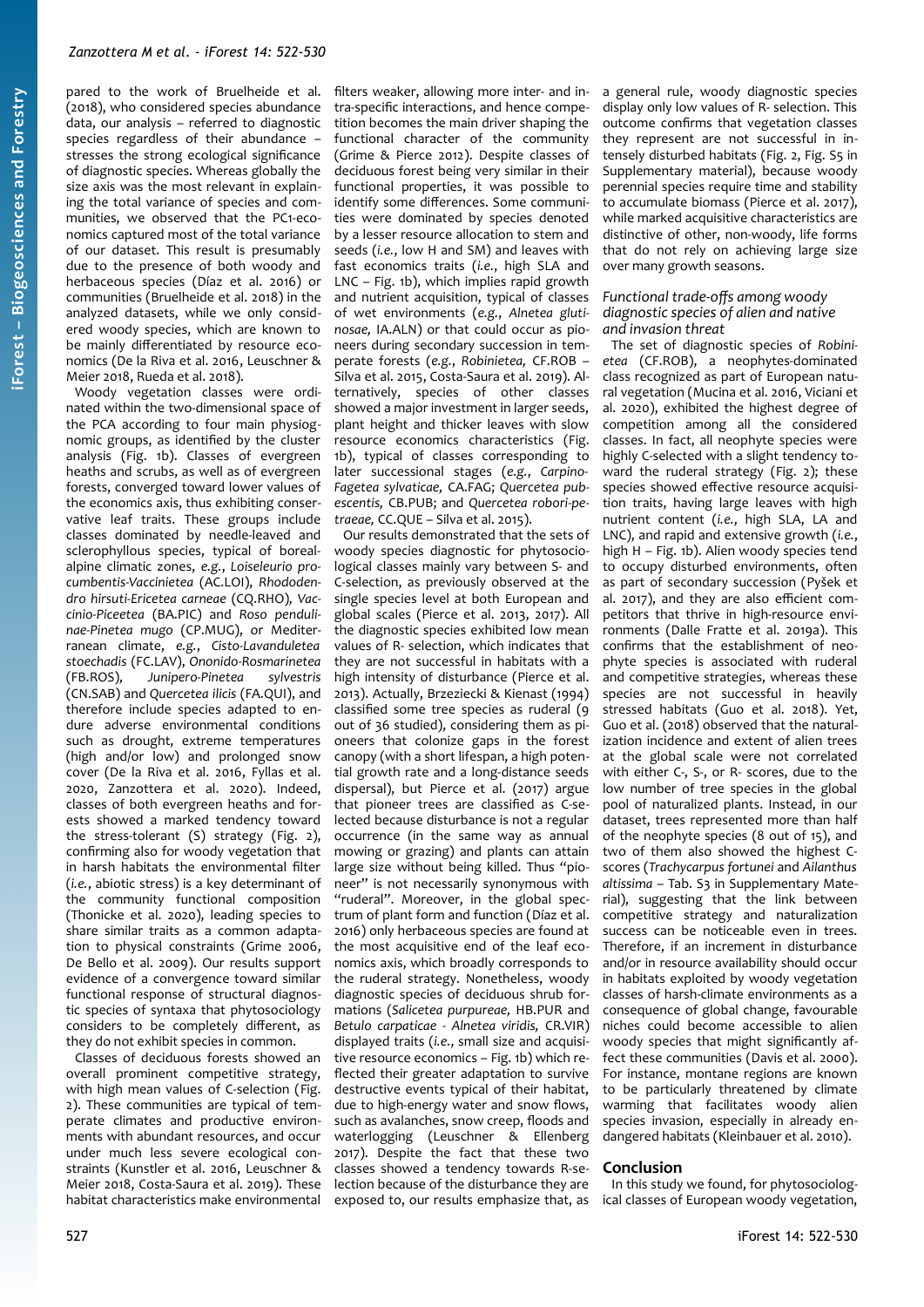tional ecology of their woody diagnostic species and the physiognomy and ecology of the communities they represent. This confirms that functional traits and plant adaptive strategies reliably indicate plantenvironment relations in accordance with the floristic classification on which syntaxonomy is based. Such correspondence was particularly evident among classes of evergreen heaths, scrubs and forests, typical of extreme environments (boreal-alpine and mediterranean) that showed a convergence toward species exhibiting conservative characteristics and stress-tolerant strategies, due to the environmental filter that imposes a common adaptation to abiotic constraints. More favourable and productive environments, exploited by deciduous forests, rather selected for species with a tendency toward competitive strategies. Accordingly, we highlighted that abiotic stress and biotic competition are the main ecological drivers that affect woody vegetation, while no vegetation class showed a marked ruderal strategy linked to highly recurrent disturbance. Neophyte woody species, which currently represent one of the major threats affecting plant assemblages, exhibited relatively competitive strategies than native woody species. This evidence implies that resource-limited or mildly disturbed environments, now occupied by native species, could be the most exposed to alien species invasion, should a climate warming or a nutrient increase occur.

a clear correspondence between the func-

We can conclude that woody diagnostic species can reliably indicate both structure and functions of woody vegetation classes coherently with their ecological characteristics. Our results represent a progress toward the integration of phytosociology and functional ecology, opening the way to what could be called "functional phytosociology". Anyway, this approach could be valuable for more accurate analysis within conservation programs, as in the planning of sustainable management guidelines of EFTs and especially in the monitoring of habitat types (*sensu* Habitats Directive) identified with specific syntaxa. At least for woody vegetation, we were able to demonstrate that "functional phytosociology" can improve the knowledge of structure and functions, as required by the Habitat Directive for the identification of typical species to be used for the assessment of the conservation status of habitat types.

## **Acknowledgements**

BELC and MDF designed the study and organized the field sampling; MDF and MZ collected and processed samples, and analyzed the data; MZ wrote the first draft of the manuscript and all authors commented and revised the manuscript.

We thank Andrea Gianotti, Martina Guglielmi, Matteo Francocci, Lucrezia Daniele and Federico Mattiazzo for assistance in the field-sampling and in the laboratory

analysis of functional traits data.

This study was funded by Fondazione Lombardia per l'Ambiente (FLA).

#### **References**

Barbati A, Marchetti M, Chirici G, Corona P (2014). European forest types and forest Europe SFM indicators: tools for monitoring progress on forest biodiversity conservation. Forest Ecology and Management 321: 145-157. doi: [10.1016/j.foreco.2013.07.004](https://doi.org/10.1016/j.foreco.2013.07.004)

Becking RW (1957). The Zürich-Montpellier school of phytosociology. The Botanical Review 23 (7): 411-488. - doi: [10.1007/BF02872328](https://doi.org/10.1007/BF02872328) Blasi C, Burrascano S (2013). The role of plant sociology in the study and management of European forest ecosystems. iForest - Biogeosciences and Forestry 6 (2): 55-58. - doi: [10.3832/](https://doi.org/10.3832/ifor0913-006) [ifor0913-006](https://doi.org/10.3832/ifor0913-006)

Bonari G, Fantinato E, Lazzaro L, Sperandii MG, Acosta ATR, Allegrezza M, Assini S, Caccianiga M, Di Cecco V, Frattaroli A, Gigante D, Rivieccio G, Tesei G, Valle B, Viciani D, Albani Rocchetti G, Angiolini C, Badalamenti E, Barberis D, Barcella M, Bazan G, Bertacchi A, Bolpagni R, Bonini F, Bricca A, Buffa G, Calbi M, Cannucci S, Cao Pinna L, Caria MC, Carli E, Cascone S, Casti M, Cerabolini BEL, Copiz R, Cutini M, De Simone L, De Toma A, Dalle Fratte M, Di Martino L, Di Pietro R, Filesi L, Foggi B, Fortini P, Gennaio R, Gheza G, Lonati M, Mainetti A, Malavasi M, Marcenò C, Micheli C, Minuzzo C, Mugnai M, Musarella CM, Napoleone F, Nota G, Piga G, Pittarello M, Pozzi I, Praleskouskaya S, Rota F, Santini G, Sarmati S, Selvaggi A, Spampinato G, Stinca A, Tozzi FP, Venanzoni R, Villani M, Zanatta K, Zanzottera M, Bagella S (2021). Shedding light on typical species: implications for habitat monitoring. Plant Sociology 58 (1): 157-166. - doi: [10.3897/pls](https://doi.org/10.3897/pls2020581/08) [2020581/08](https://doi.org/10.3897/pls2020581/08)

Braun-Blanquet J (1932). Plant sociology, the study of plant communities (1st edn). McGraw-Hill Book Co., New York, USA, pp. 439.

Bruelheide H, Dengler J, Purschke O, Lenoir J, Jiménez-Alfaro B, Hennekens SM, Botta-Dukát Z, Chytry M, Field R, Jansen F, Kattge J, Pillar VD, Schrodt F, Mahecha MD, Peet RK, Sandel B, Van Bodegom P, Altman J, Alvarez-Dávila E, Arfin Khan MAS, Attorre F, Aubin I, Baraloto C, Barroso JG, Bauters M, Bergmeier E, Biurrun I, Bjorkman AD, Blonder B, Cayuela L, Cornelissen JHC, Craven D, Dainese M, Derroire G, De Sanctis M, Díaz S, Doleal J, Farfan-Rios W, Feldpausch TR, Fenton NJ, Garnier E, Guerin GR, Gutiérrez AG, Haider S, Hattab T, Henry G, Hérault B, Higuchi P, Hölzel N, Homeier J, Jentsch A, Jürgens N, Karger DN, Kessler M, Kleyer M, Knollová I, Korolyuk AY, Kühn I, Laughlin DC, Lens F, Loos J, Louault F, Lyubenova MI, Malhi Y, Marcen A, Mencuccini M, Müller JV, Munzinger J, Myers-Smith IH, Neill DA, Niinemets U, Orwin KH, Ozinga WA, Penuelas J, Pérez-Haase A, Pet A, Phillips OL, Pärtel M, Reich PB, Römermann C, Rodrigues AV, Sabatini FM, Sardans J, Schmidt M, Seidler G, Espejo JES, Silveira M, Smyth A, Sporbert M, Svenning JC, Tang Z, Thomas R, Tsiripidis I, Vassilev K, Violle C, Virtanen R, Weiher E, Welk E, Wesche K, Winter M, Wirth C, Jandt U (2018). Global trait-environment relationships of plant communities. Nature Ecology and Evolution 2 (12): 1906-1917. -

#### doi: [10.1038/s41559-018-0699-8](https://doi.org/10.1038/s41559-018-0699-8)

Brzeziecki B, Kienast F (1994). Classifying the lifehistory strategies of trees on the basis of the Grimian model. Forest Ecology and Management 69 (1-3): 167-187. - doi: [10.1016/0378-](https://doi.org/10.1016/0378-1127(94)90227-5) [1127\(94\)90227-5](https://doi.org/10.1016/0378-1127(94)90227-5)

*Functional ecology meets phytosociology*

Chytry M, Tichy L, Holt J, Botta-Dukát Z (2002). Determination of diagnostic species with statistical fidelity measures. Journal of Vegetation Science 13 (1): 79-90. - doi: [10.1111/j.1654-1103.](https://doi.org/10.1111/j.1654-1103.2002.tb02025.x) [2002.tb02025.x](https://doi.org/10.1111/j.1654-1103.2002.tb02025.x)

- Costa-Saura JM, Trabucco A, Spano D, Mereu S (2019). A height-wood-seed axis which is preserved across climatic regions explains tree dominance in European forest communities. Plant Ecology 220 (4-5): 467-480. - doi: [10.1007/](https://doi.org/10.1007/s11258-019-00928-x) [s11258-019-00928-x](https://doi.org/10.1007/s11258-019-00928-x)
- Dalle Fratte M, Bolpagni R, Brusa G, Caccianiga M, Pierce S, Zanzottera M, Cerabolini BEL (2019a). Alien plant species invade by occupying similar functional spaces to native species. Flora 257 (2): 151419. - doi: [10.1016/j.flora.2019.](https://doi.org/10.1016/j.flora.2019.151419) [151419](https://doi.org/10.1016/j.flora.2019.151419)
- Dalle Fratte M, Brusa G, Cerabolini BEL (2019b). A low-cost and repeatable procedure for modelling the regional distribution of Natura 2000 terrestrial habitats. Journal of Maps 15 (2): 79- 88. - doi: [10.1080/17445647.2018.1546625](https://doi.org/10.1080/17445647.2018.1546625)
- Dalle Fratte M, Pierce S, Zanzottera M, Cerabolini BEL (2021). The association of leaf sulfur content with the leaf economics spectrum and plant adaptive strategies. Functional Plant Biology 48 (9): 924-935. - doi: [10.1071/FP20396](https://doi.org/10.1071/FP20396)
- Davis MA, Grime JP, Thompson K (2000). Fluctuating resources in plant communities: a general theory of invasibility. Journal of Ecology 88 (3): 528-534. - doi: [10.1046/j.1365-2745.2000.00473.x](https://doi.org/10.1046/j.1365-2745.2000.00473.x) De Bello F, Thuiller W, Lepš J, Choler P, Clément JC, Macek P, Sebastià MT, Lavorel S (2009). Partitioning of functional diversity reveals the scale and extent of trait convergence and divergence. Journal of Vegetation Science 20 (3): 475-486. - doi: [10.1111/j.1654-1103.2009.01042.x](https://doi.org/10.1111/j.1654-1103.2009.01042.x)
- De La Riva EG, Tosto A, Pérez-Ramos IM, Navarro-Fernández CM, Olmo M, Anten NPR, Marañón T, Villar R (2016). A plant economics spectrum in Mediterranean forests along environmental gradients: is there coordination among leaf, stem and root traits? Journal of Vegetation Science 27 (1): 187-199. - doi: [10.1111/jvs.12](https://doi.org/10.1111/jvs.12341) [341](https://doi.org/10.1111/jvs.12341)
- Díaz S, Cabido M (2001). Vive la différence: plant functional diversity matters to ecosystem processes. Trends in Ecology and Evolution 16: 646-655. - doi: [10.1016/S0169-5347\(01\)02283-2](https://doi.org/10.1016/S0169-5347(01)02283-2)
- Díaz S, Kattge J, Cornelissen JHC, Wright IJ, Lavorel S, Dray S, Reu B, Kleyer M, Wirth C, Prentice IC, Garnier E, Bönisch G, Westoby M, Poorter H, Reich PB, Moles AT, Dickie J, Gillison AN, Zanne AE, Chave J, Wright SJ, Sheremetev SN, Jactel H, Baraloto C, Cerabolini BEL, Pierce S, Shipley S, Kirkup D, Casanoves F, Joswig JS, Günther A, Falczuk V, Rüger N, Mahecha MD, Gorné LD (2016). The global spectrum of plant form and function. Nature 529 (7585): 167-171. doi: [10.1038/nature16489](https://doi.org/10.1038/nature16489)

Dick JTA, Laverty C, Lennon JJ, Barrios-ON, Mensink PJ, Britton JR, Médoc V, Boets P, Alexander ME, Taylor NG, Dunn AM, Hatcher MJ, Rosewarne PJ, Crookes S, MacIsaac HJ, Xu M, Ricciardi A, Wasserman RJ, Ellender BR,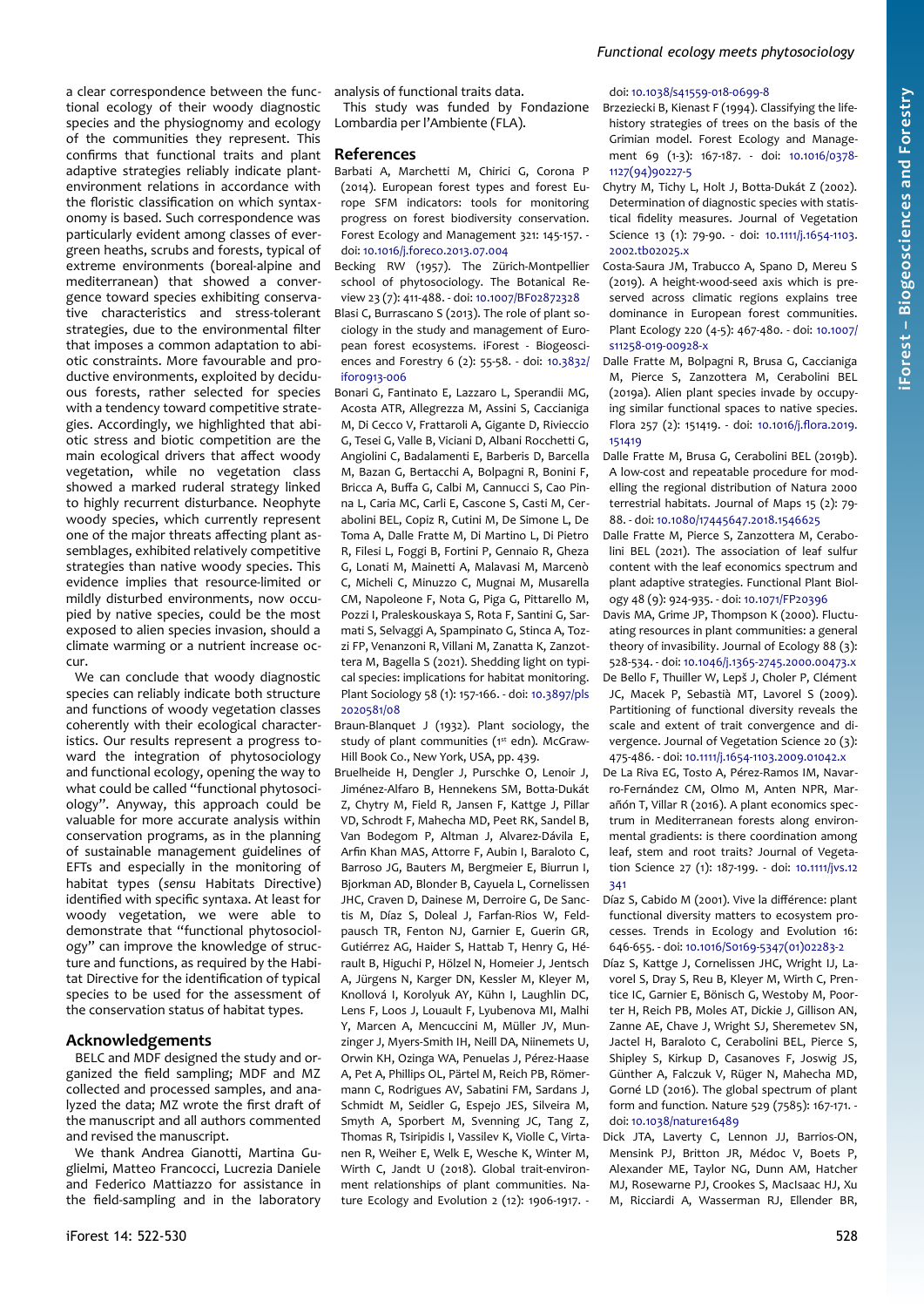Weyl OLF, Lucy FE, Banks PB, Dodd JA, MacNeil C, Penk MR, Aldridge DC, Caffrey JM (2017). Invader Relative Impact Potential: a new metric to understand and predict the ecological impacts of existing, emerging and future invasive alien species. Journal of Applied Ecology 54 (4): 1259-1267. - doi: [10.1111/1365-2664.12849](https://doi.org/10.1111/1365-2664.12849)

- EEA (2006). European forest types. Categories and types for sustainable forest management and reporting. Report no. 9/2006, European Environment Agency - EEA, Copenhagen, Denmark, pp. 114. [online] URL: [http://www.eea.eu](https://www.eea.europa.eu/publications/technical_report_2006_9) [ropa.eu/publications/technical\\_report\\_2006\\_9](https://www.eea.europa.eu/publications/technical_report_2006_9)
- Freschet GT, Cornelissen JH, Van Logtestijn RS, Aerts R (2010). Evidence of the "plant economics spectrum" in a subarctic flora. Journal of Ecology 98 (2): 362-373. - doi: [10.1111/j.1365-274](https://doi.org/10.1111/j.1365-2745.2009.01615.x) [5.2009.01615.x](https://doi.org/10.1111/j.1365-2745.2009.01615.x)
- Fyllas NM, Michelaki C, Galanidis A, Evangelou E, Zaragoza-Castells J, Dimitrakopoulos PG, Tsadilas C, Arianoutsou M, Lloyd J (2020). Functional trait variation among and within species and plant functional types in mountainous Mediterranean forests. Frontiers in Plant Science 11: 25. - doi: [10.3389/fpls.2020.00212](https://doi.org/10.3389/fpls.2020.00212)
- Garnier E, Navas ML, Grigulis K (2016). Plant functional diversity: organism traits, community structure, and ecosystem properties. Oxford University Press, Oxford, UK, pp. 231. - doi: [10.1093/acprof:oso/9780198757368.001.0001](https://doi.org/10.1093/acprof:oso/9780198757368.001.0001)
- Giannetti F, Barbati A, Mancini LD, Travaglini D, Bastrup-Birk A, Canullo R, Nocentini S, Chirici G (2018). European forest types: toward an automated classification. Annals of Forest Science 75 (1): 1-14. - doi: [10.1007/s13595-017-0674-6](https://doi.org/10.1007/s13595-017-0674-6)
- Grime JP (2001). Plant strategies, vegetation processes, and ecosystem properties (2<sup>nd</sup> edn). John Wiley and Sons Ltd, Chichester, UK, pp. 456.
- Grime JP (2006). Trait convergence and trait divergence in herbaceous plant communities: mechanisms and consequences. Journal of Vegetation Science 17 (2): 255-260. - doi: [10.1111/j.](https://doi.org/10.1111/j.1654-1103.2006.tb02444.x) [1654-1103.2006.tb02444.x](https://doi.org/10.1111/j.1654-1103.2006.tb02444.x)
- Grime JP, Pierce S (2012). The evolutionary strategies that shape ecosystems. John Wiley and Sons Ltd, Chichester, UK, pp. 264. [online] URL: [http://books.google.com/books?id=kDnG](http://books.google.com/books?id=kDnGU-elg3kC) [U-elg3kC](http://books.google.com/books?id=kDnGU-elg3kC)
- Guo WY, Van Kleunen M, Winter M, Weigelt P, Stein A, Pierce S, Pergl J, Moser D, Maurel N, Lenzner B, Kreft H, Essl F, Dawson W, Pyšek P (2018). The role of adaptive strategies in plant naturalization. Ecology Letters 21 (9): 1380- 1389. - doi: [10.1111/ele.13104](https://doi.org/10.1111/ele.13104)
- Kattge J, Bönisch G, Díaz S, Lavorel S, Prentice IC, Leadley P, Tautenhahn S, Werner GDA, et al. (2020). TRY plant trait database-enhanced coverage and open access. Global Change Biology 26 (1): 119-188. - doi: [10.1111/gcb.14904](https://doi.org/10.1111/gcb.14904)
- Kleinbauer I, Dullinger S, Peterseil J, Essl F (2010). Climate change might drive the invasive tree *Robinia pseudacacia* into nature reserves and endangered habitats. Biological Conservation 143 (2): 382-390. - doi: [10.1016/j.biocon.20](https://doi.org/10.1016/j.biocon.2009.10.024) [09.10.024](https://doi.org/10.1016/j.biocon.2009.10.024)
- Kunstler G, Falster D, Coomes DA, Hui F, Kooyman RM, Laughlin DC, Poorter L, Vanderwel M, Vieilledent G, Wright SJ, Aiba M, Baraloto C, Caspersen J, Cornelissen JHC, Gourlet-Fleury S, Hanewinkel M, Herault B, Kattge J, Kurokaw H,

Onoda Y, Peñuelas J, Poorter H, Uriarte M, Richardson S, Ruiz-Benito P, Sun IF, Ståhl G, Swenson NG, Thompson J, Westerlund B, Wirth C, Zavala MA, Zeng H, Zimmerman JK, Zimmermann NE, Westoby M (2016). Plant functional traits have globally consistent effects on competition. Nature 529 (7585): 204-207. - doi: [10.10](https://doi.org/10.1038/nature16476) [38/nature16476](https://doi.org/10.1038/nature16476)

Leuschner C, Ellenberg H (2017). Ecology of central European forests: vegetation ecology of Central Europe. Springer, Berlin, Germany, vol. 1, pp. 971.

- Leuschner C, Meier IC (2018). The ecology of Central European tree species: trait spectra, functional trade-offs, and ecological classification of adult trees. Perspectives in Plant Ecology, Evolution and Systematics 33: 89-103. - doi: [10.1016/j.ppees.2018.05.003](https://doi.org/10.1016/j.ppees.2018.05.003)
- Macedo JA, Alves P, Lomba Vicente J, Henriques R, Granja H, Honrado J (2010). On the interest of plant functional classifications to study community level effects of increased disturbance on coastal dune vegetation. Acta Botanica Gallica 157 (2): 305-315. - doi: [10.1080/12538078.20](https://doi.org/10.1080/12538078.2010.10516208) [10.10516208](https://doi.org/10.1080/12538078.2010.10516208)
- Mucina L, Bültmann H, Dieren K, Theurillat JP, Raus T, Carni A, Sumberová KI, Willner W, Dengler J, Gavilán García R, Chytry M, Hájek M, Di Pietro R, Iakushenko D, Pallas J, Daniëls FJA, Bergmeier E, Santos Guerra A, Ermakov N, Valachovič M, Schaminee JHJ, Lysenko T, Didukh YP, Pignatti S, Rodwell JS, Capelo J, Weber HE, Solomeshch A, Dimopoulos P, Aguiar C, Hennekens SM, Tichy L (2016). Vegetation of Europe: hierarchical floristic classification system of vascular plant, bryophyte, lichen, and algal communities. Applied Vegetation Science 19 (1): 3-264. - doi: [10.1111/avsc.12257](https://doi.org/10.1111/avsc.12257)
- Pierce S, Brusa G, Vagge I, Cerabolini BEL (2013). Allocating CSR plant functional types: the use of leaf economics and size traits to classify woody and herbaceous vascular plants. Functional Ecology 27 (4): 1002-1010. - doi: [10.1111/136](https://doi.org/10.1111/1365-2435.12095) [5-2435.12095](https://doi.org/10.1111/1365-2435.12095)
- Pierce S, Negreiros D, Cerabolini BEL, Kattge J, Díaz S, Kleyer M, Shipley B, Wright SJ, Soudzilovskaia NA, Onipchenko VG, Van Bodegom PM, Frenette-Dussault C, Weiher E, Pinho BX, Cornelissen JHC, Grime JP, Thompson K, Hunt R, Wilson PJ, Buffa G, Nyakunga OC, Reich PB, Caccianiga M, Mangili F, Ceriani RM, Luzzaro A, Brusa G, Siefert A, Barbosa NPU, Chapin III FS, Cornwell WK, Fang J, Fernandes JW, Garnier E, Le Stradic S, Peñuelas J, Melo FPL, Slaviero A, Tabarelli M, Tampucci D (2017). A global method for calculating plant CSR ecological strategies applied across biomes world-wide. Functional Ecology 31 (2): 444-457. - doi: [10.1111/1365-](https://doi.org/10.1111/1365-2435.12722) [2435.12722](https://doi.org/10.1111/1365-2435.12722)
- Pignatti S, Oberdorfer E, Schaminée JHJ, Westhoff V (1995). On the concept of vegetation class in phytosociology. Journal of Vegetation Science 6 (1): 143-152. - doi: [10.2307/3236265](https://doi.org/10.2307/3236265)
- Pignatti S, Guarino R, La Rosa M (2017). Flora d'italia [Italian Flora] (2<sup>nd</sup> edn). Edagricole, Bologna, Italy, pp. 1178. [in Italian]
- Poldini L, Sburlino G, Buffa G, Vidali M (2011). Correlations among biodiversity, biomass and other plant community parameters using the phytosociological approach: a case study from the south-eastern Alps. Plant Biosystems 145

#### (1): 131-140. - doi: [10.1080/11263504.2010.547673](https://doi.org/10.1080/11263504.2010.547673) Pyšek P, Pergl J, Essl F, Lenzner B, Dawson W,

- Kreft H, Weigelt P, Winter M, Kartesz J, Nishino M, Antonova LA, Barcelona JF, Cabezas FJ, Cárdenas D, Cárdenas-Toro J, CastaA, Chacón E, Chatelain C, Dullinger S, Ebel AL, Figueiredo E, Fuentes N, Genovesi P, Groom QJ, Henderson L, Inderjit Kupriyanov A, Masciadri S, Maurel N, Meerman J, Morozov O, Moser D, Nickrent D, Nowak PM, Pagad S, Patzelt A, Pelser PB, Seebens H, Shu W, Thomas J, Velayos M, Weber E, Wieringa JJ, Baptiste MP, Van Kleunen M (2017). Naturalized alien flora of the world. Preslia 89 (3): 203-274. - doi: [10.23855/preslia.](https://doi.org/10.23855/preslia.2017.203) [2017.203](https://doi.org/10.23855/preslia.2017.203)
- Pyšek P, Sádlo J, Mandák B, Jarošík V (2003). Czech alien flora and the historical pattern of its formation: what came first to Central Europe? Oecologia 135 (1): 122-130. - doi: [10.1007/](https://doi.org/10.1007/s00442-002-1170-7) [s00442-002-1170-7](https://doi.org/10.1007/s00442-002-1170-7)
- R Core Team (2020). R: a language and environment for statistical computing. R Foundation for Statistical Computing, Vienna, Austria. [online] URL:<http://www.r-project.org/>
- Ricotta C, Acosta AT, Caccianiga M, Cerabolini BEL, Godefroid S, Carboni M (2020). From abundance-based to functional-based indicator species. Ecological Indicators 118: 106761. - doi: [10.1016/j.ecolind.2020.106761](https://doi.org/10.1016/j.ecolind.2020.106761)
- Rodwell JS, Evans D, Schaminée JH (2018). Phytosociological relationships in European Union policy-related habitat classifications. Rendiconti Lincei - Scienze Fisiche e Naturali 29 (2): 237- 249. - doi: [10.1007/s12210-018-0690-y](https://doi.org/10.1007/s12210-018-0690-y)
- Rueda M, Godoy O, Hawkins BA (2018). Trait syndromes among North American trees are evolutionarily conserved and show adaptive value over broad geographic scales. Ecography 41 (3): 540-550. - doi: [10.1111/ecog.03008](https://doi.org/10.1111/ecog.03008)
- Silva MAM, Pinto ADVF, Do Nascimento LM, Lins-e-Silva ACB, De Lima ALA, Rodal MJN (2015). Does the plant economics spectrum change with secondary succession in the forest? Trees 29 (5): 1521-1531. - doi: [10.1007/s0046](https://doi.org/10.1007/s00468-015-1232-1) [8-015-1232-1](https://doi.org/10.1007/s00468-015-1232-1)
- Smith TM, Shugart HH, Woodward FI, Burton PJ (1992). Plant functional types. In: "Vegetation Dynamics and Global Change" (Solomon AM, Shugart HH eds). Chapman and Hall, New York, USA, pp. 272-292. - doi: [10.1007/978-1-4615-2816-](https://doi.org/10.1007/978-1-4615-2816-6_14) [6\\_14](https://doi.org/10.1007/978-1-4615-2816-6_14)
- Thonicke K, Billing M, Von Bloh W, Sakschewski B, Niinemets U, Peñuelas J, Cornelissen JHC, Onoda Y, Van Bodegom P, Schaepman ME, Schneider FD, Walz A (2020). Simulating functional diversity of European natural forests along climatic gradients. Journal of Biogeography 47 (5): 1069-1085. - doi: [10.1111/jbi.13809](https://doi.org/10.1111/jbi.13809)
- Van Der Maarel E, Franklin J (2012). Vegetation ecology (2<sup>nd</sup> edn). John Wiley and Sons Ltd, Chichester, UK, pp. 556. [online] URL: [http://](http://books.google.com/books?id=bY_VpioznAAC) [books.google.com/books?id=bY\\_VpioznAAC](http://books.google.com/books?id=bY_VpioznAAC)
- Viciani D, Vidali M, Gigante D, Bolpagni R, Villani M, Acosta ATR, Adorni M, Aleffi M, Allegrezza M, Angiolini C, Assini S, Bagella S, Bonari G, Bovio M, Bracco F, Brundu G, Buffa G, Caccianiga M, Carnevali L, Ceschin S, Ciaschetti G, Cogoni A, Di Cecco V, Foggi B, Frattaroli AR, Genovesi P, Gentili R, Lazzaro L, Lonati M, Lucchese F, Mainetti A, Mariotti M, Minissale P, Paura B, Pellizzari M, Perrino EV, Pirone G, Poggio L, Pol-